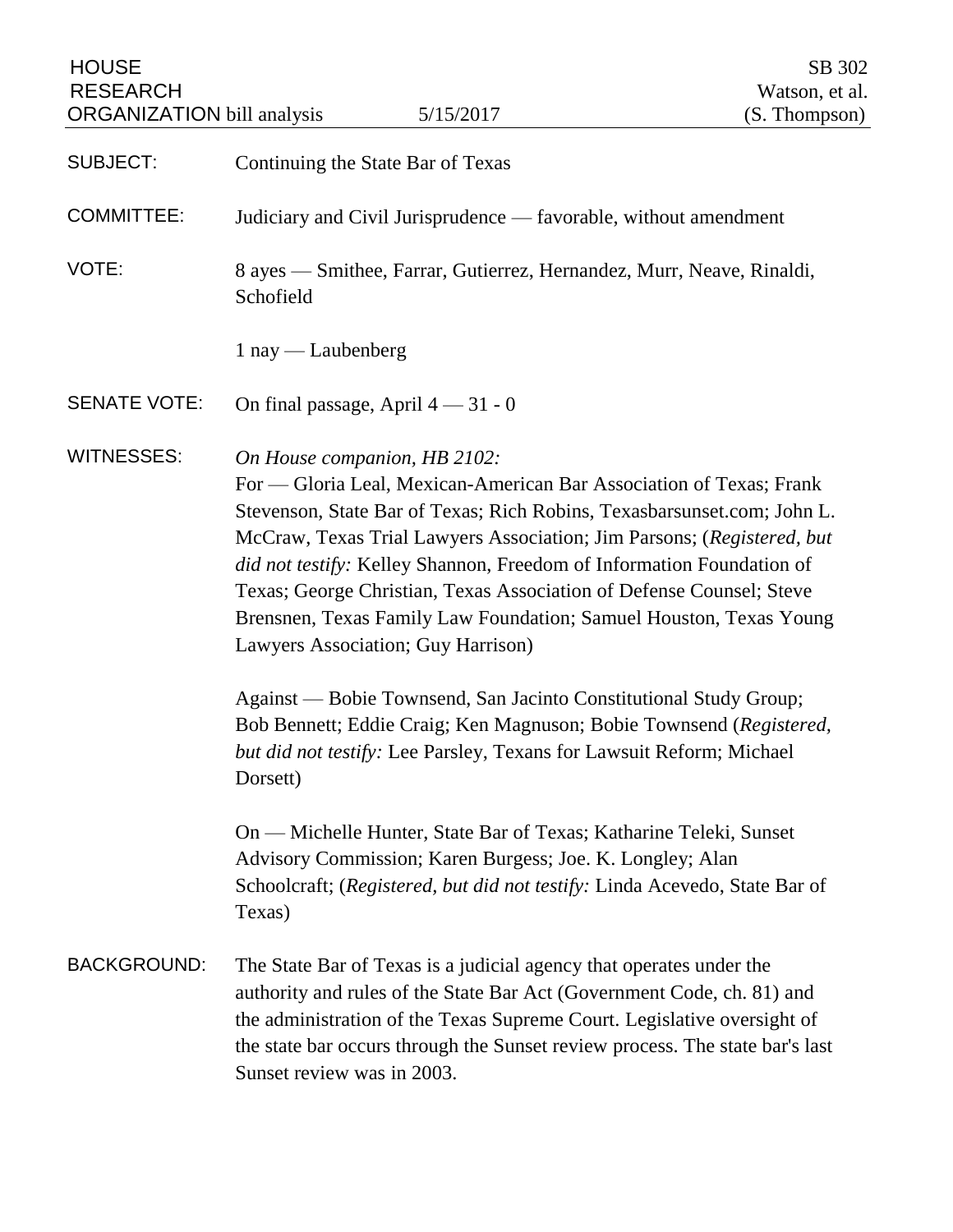**Functions.** The state bar regulates attorneys and acts as a professional association. As a mandatory, unified bar organization, all licensed attorneys must be members to practice law in Texas. The state bar's key activities include enforcing the legal profession's rules of conduct and administering the attorney discipline system, providing continuing legal education, and encouraging equal access to and understanding of the legal system.

**Governing structure.** A 60-member board of directors oversees the state bar's executive director and operations. Among the 46 voting members are 30 attorneys elected from the 17 local state bar districts, six public, nonattorney members appointed by the Supreme Court, and four minority members appointed by the state bar president.

To carry out its mission, the state bar uses board committees, standing advisory committees, and sections categorized by legal practice or interest. The Commission for Lawyer Discipline is a standing committee that oversees the attorney discipline system. The chief disciplinary counsel directs the enforcement of the system and reports to the commission, not the state bar. The commission is made up of six attorneys appointed by the state bar president and six public, non-attorney members appointed by the Supreme Court.

**Funding.** The state bar does not receive legislative appropriations and is funded primarily through membership dues and fees associated with continuing education courses. The State Bar Act requires the state bar to present its annual budget at a public hearing, after which it is approved by the Supreme Court. In fiscal 2014-15, the state bar collected around \$48.1 million in revenue and spent about \$38.4 million. The state bar maintains a reserve fund, which at the end of fiscal 2015 had a balance of about \$9.1 million.

**Staffing.** The state bar employed 265 staff in fiscal 2014-15.

The State Bar of Texas would be discontinued September 1, 2017, if not continued in statute.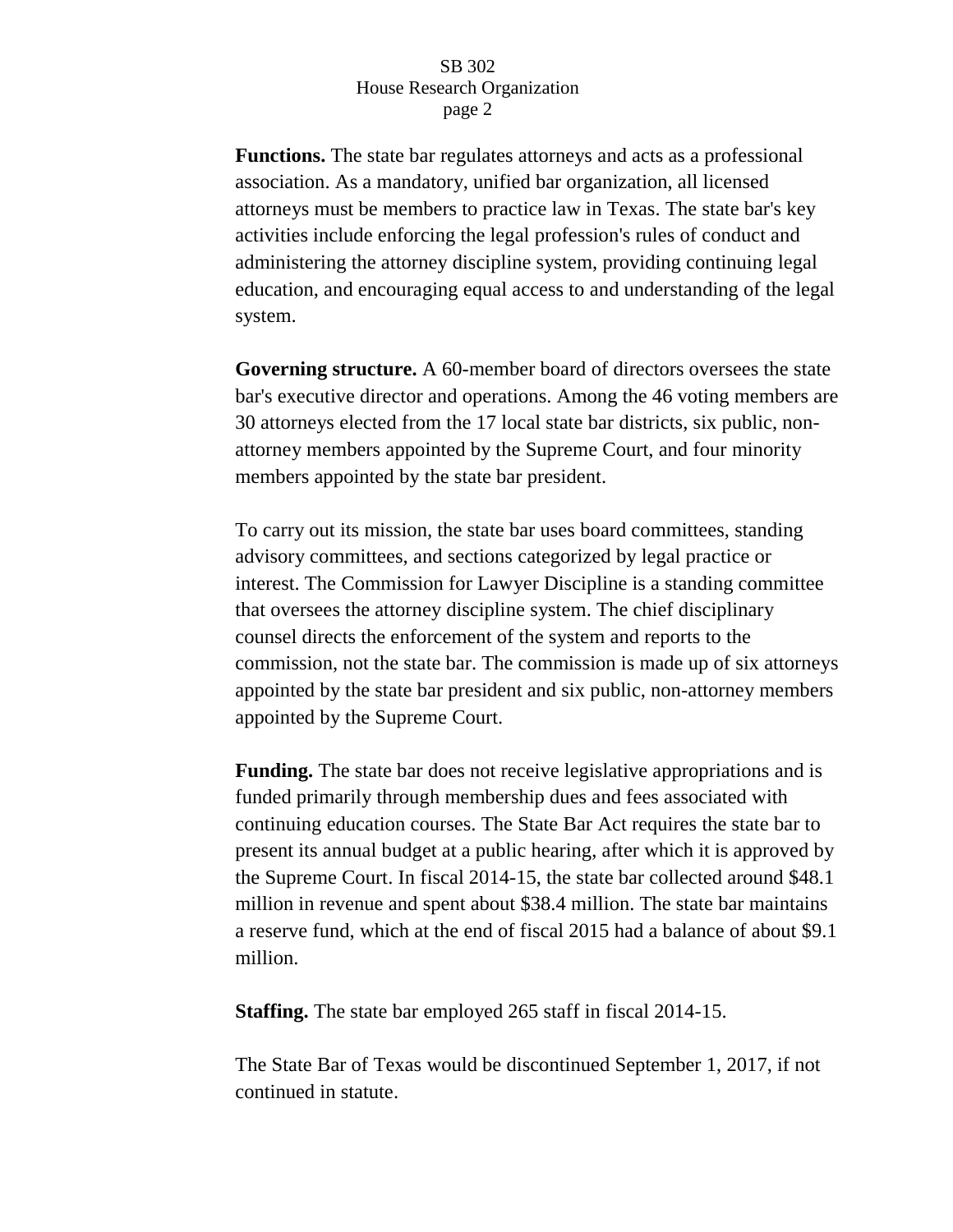DIGEST: SB 302 would continue the State Bar of Texas until September 1, 2029, and amend several processes related to its functions.

> **Committee on disciplinary rules and referenda.** The bill would create the Committee on Disciplinary Rules and Referenda to regularly review the adequacy of the Texas Disciplinary Rules of Professional Conduct and the Texas Rules of Disciplinary Procedure and oversee the initial process for proposing a disciplinary rule. It would have nine members, including attorneys and non-attorney public members appointed by the president of the state bar and the Supreme Court. The initial members of the committee would be appointed by January 1, 2018.

> **Rulemaking process.** The bill would amend the state bar's rulemaking process and repeal provisions related to it. The Committee on Disciplinary Rules and Referenda could initiate the process for proposing a disciplinary rule either on its own or upon a request by the Commission for Lawyer Discipline, the Legislature, a petition signed by at least 20,000 people, of which at least 51 percent must be Texas residents, or those allowed under current law.

The committee would have 60 days to take action on a request. A proposed rule would be withdrawn if it was not published in the Texas Register and the Texas Bar Journal within six months after the process was initiated. If the proposed rule was appropriately published, a 30-day public comment period would be initiated, and the committee would have to hold a public hearing on the proposed rule if requested.

After the public comment period, a proposed rule could not be adopted unless approved by the committee, the board of directors, a majority of state bar members in a referendum, and the Supreme Court within certain time limits established in the bill. The Supreme Court could grant a petition to extend any time limit for no more than 90 days. If a proposed rule was defeated, the rulemaking process could be reinitiated.

Throughout the rulemaking process any deliberations would have to be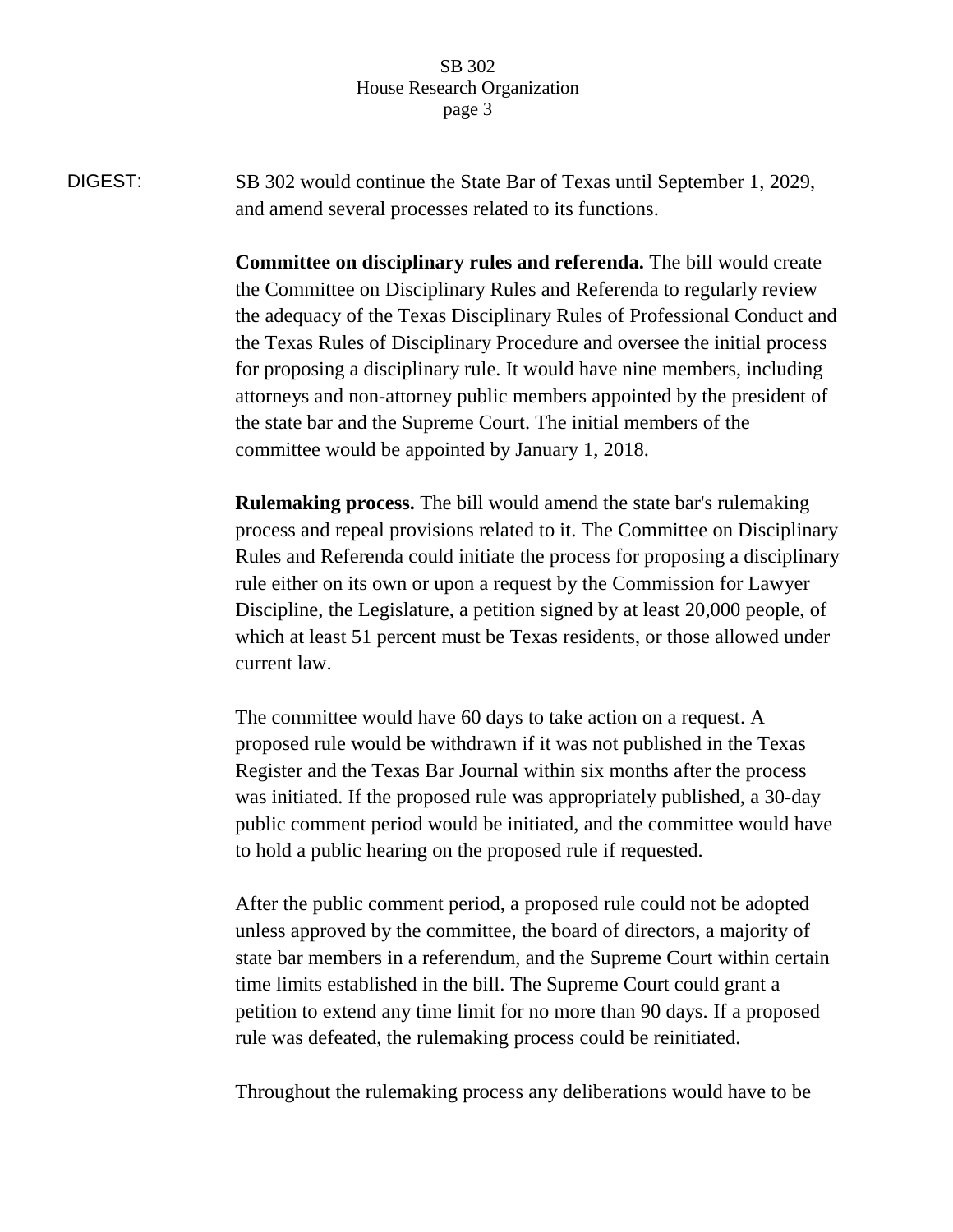made open to the public. The committee, board, and court also would have to use technological solutions to promote financial efficiency and comments from interested persons.

**Attorney discipline system.** Investigatory and disciplinary hearings could be held by teleconference. During an investigation of a grievance and with approval of the presiding officer of the appropriate district grievance committee, the chief disciplinary counsel could issue a subpoena that related directly to a specific allegation of attorney misconduct.

The counsel would be required to develop a process to identify a complaint that was appropriate for a settlement attempt or an investigatory hearing before a trial was requested or the complaint was placed on a hearing docket. A settlement could be authorized at any time during the disciplinary process.

The chief disciplinary counsel would have to create and maintain a system to track grievances filed and disciplinary decisions issued. The tracking system would have to collect certain information listed in the bill, including information necessary to track disciplinary trends over time and to evaluate sanction patterns within the disciplinary districts. The counsel would periodically evaluate and report information gathered in the tracking system to the Commission for Lawyer Discipline and district grievance committee members. Information associated with rule violations or instances of ethical misconduct and the disciplinary action taken would be posted on the state bar's website.

The chief disciplinary counsel would regularly search a data bank maintained by the American Bar Association to identify a member of the state bar who was disciplined in another state. The counsel also would develop a procedure for an attorney to self-report any criminal offense committed and any disciplinary action taken by another state's bar.

**Sanction guidelines.** The Supreme Court would be required to adopt sanction guidelines to associate a specific rule violation or ethical misconduct with a range of appropriate sanctions, provide aggravating and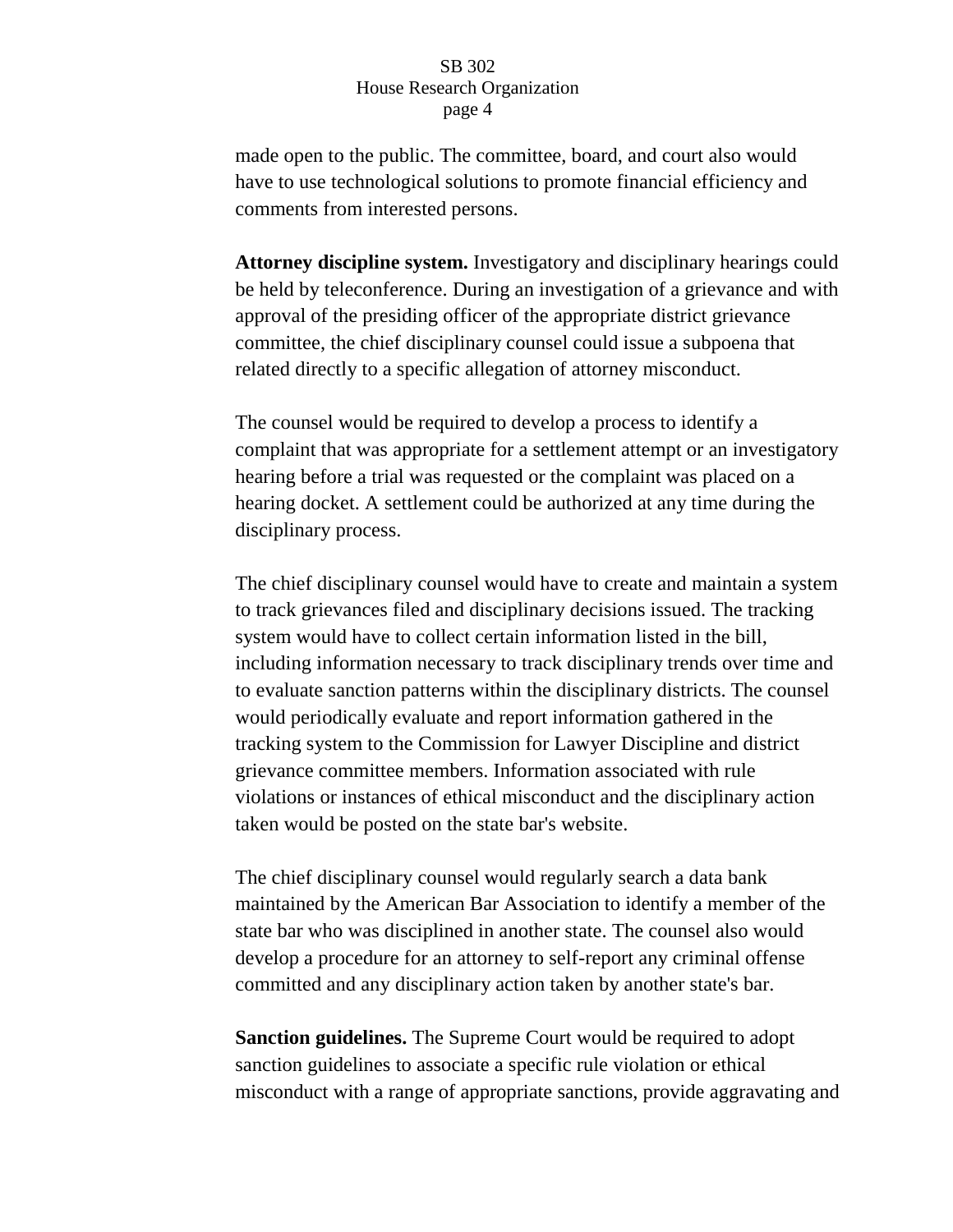mitigating factors that justify deviating from the established sanctions, and provide consistency between complaints heard by a district grievance committee and complaints heard by a district court. The chief disciplinary counsel would be required to propose the guidelines and ensure that interested parties were provided an opportunity to comment.

**Online attorney profiles.** The online profile of each licensed attorney would have to include all public disciplinary sanctions issued by the state bar with a link to the full text of any disciplinary judgment entered by a district grievance committee or district judge and any sanctions issued by an entity in another state, not just those issued within the previous 10 years.

**Ombudsman for attorney discipline system.** An ombudsman for the attorney discipline system would be selected by and report directly to the Supreme Court, making the position independent of the state bar, the board of directors, the Commission for Lawyer Discipline, and the chief disciplinary counsel.

The ombudsman would review grievances to determine wither the state bar followed the proper procedures, receive and investigate complaints about the system, and answer questions from and assist the public in submitting a lawyer grievance. The ombudsman could not draft a complaint or act as an advocate for a member of the public, reverse or modify a finding or judgment in any disciplinary proceeding, or intervene in any disciplinary matter. The ombudsman would, at least annually, make recommendations to the board of directors and the Supreme Court for improvements to the attorney discipline system.

**Dispute resolution.** The established voluntary mediation and dispute resolution procedure only would be used to resolve minor grievances referred by the chief disciplinary counsel. The state bar would have to assist the Supreme Court with modifications to the Texas Rules of Disciplinary Procedure to comply with this change, including amending the time for processing grievances and establishing a time limit for resolution through the system or referral to the formal grievance process.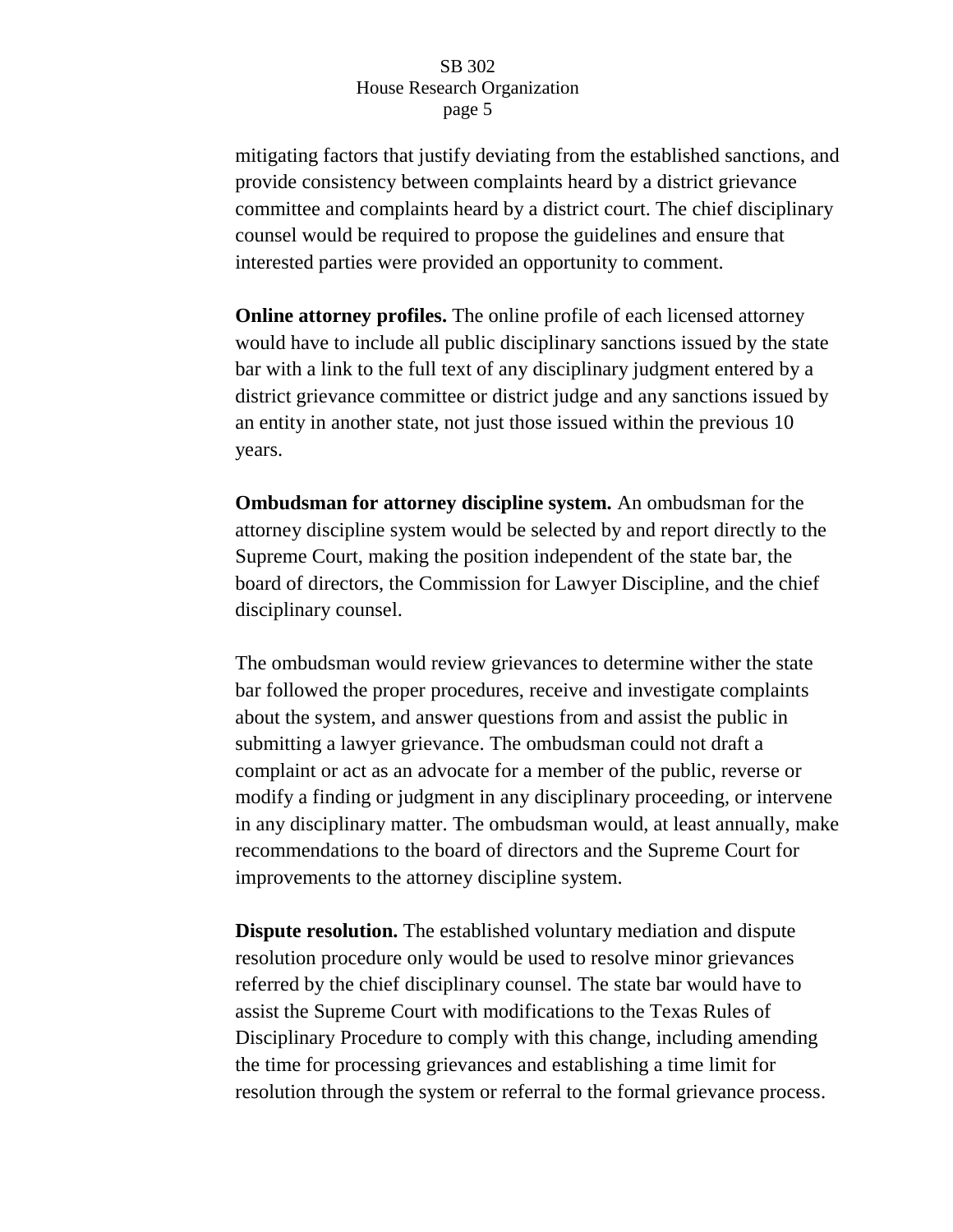**Fingerprint-based criminal history record check.** The state bar would be required to conduct a fingerprint-based criminal history record check of each member, who would have to submit a complete and legible set of fingerprints to the state bar or the Department of Public Safety (DPS) to obtain criminal history record information from the department and the FBI. A member would not have to submit fingerprints if he or she had submitted them to the Board of Law Examiners and the board made the information accessible to the state bar, or if the member previously submitted fingerprints to the state bar or DPS.

The chief disciplinary counsel, instead of the general counsel of the state bar, would be entitled to obtain criminal history record information from DPS on any person licensed by the state bar, whether or not involved in an investigation.

The state bar would have to obtain criminal history record information on each member by September 1, 2019, and could administratively suspend the license of a member who failed to assist the efforts. The bill would repeal a provision relating to the destruction of criminal history record information, allowing the state bar to retain it.

**Membership fees.** The Supreme Court would have to carry out its duty to set membership and any other fees during the state bar's annual budget process. Any change in fees would have to be clearly described and included in the state bar's proposed budget and considered by the court in budget deliberations. A fee increase could not take effect unless a majority of state bar members approved the increase in a referendum. The board of directors could increase a fee without a referendum if the fee increase was not more than 10 percent of the previous fee amount and at least six years had passed since the preceding fee increase.

**Training program for board members.** The bill would add additional subjects to the training program for members of the board of directors, as listed in the bill. The executive director would be required to distribute a training manual annually, and each member of the board would have to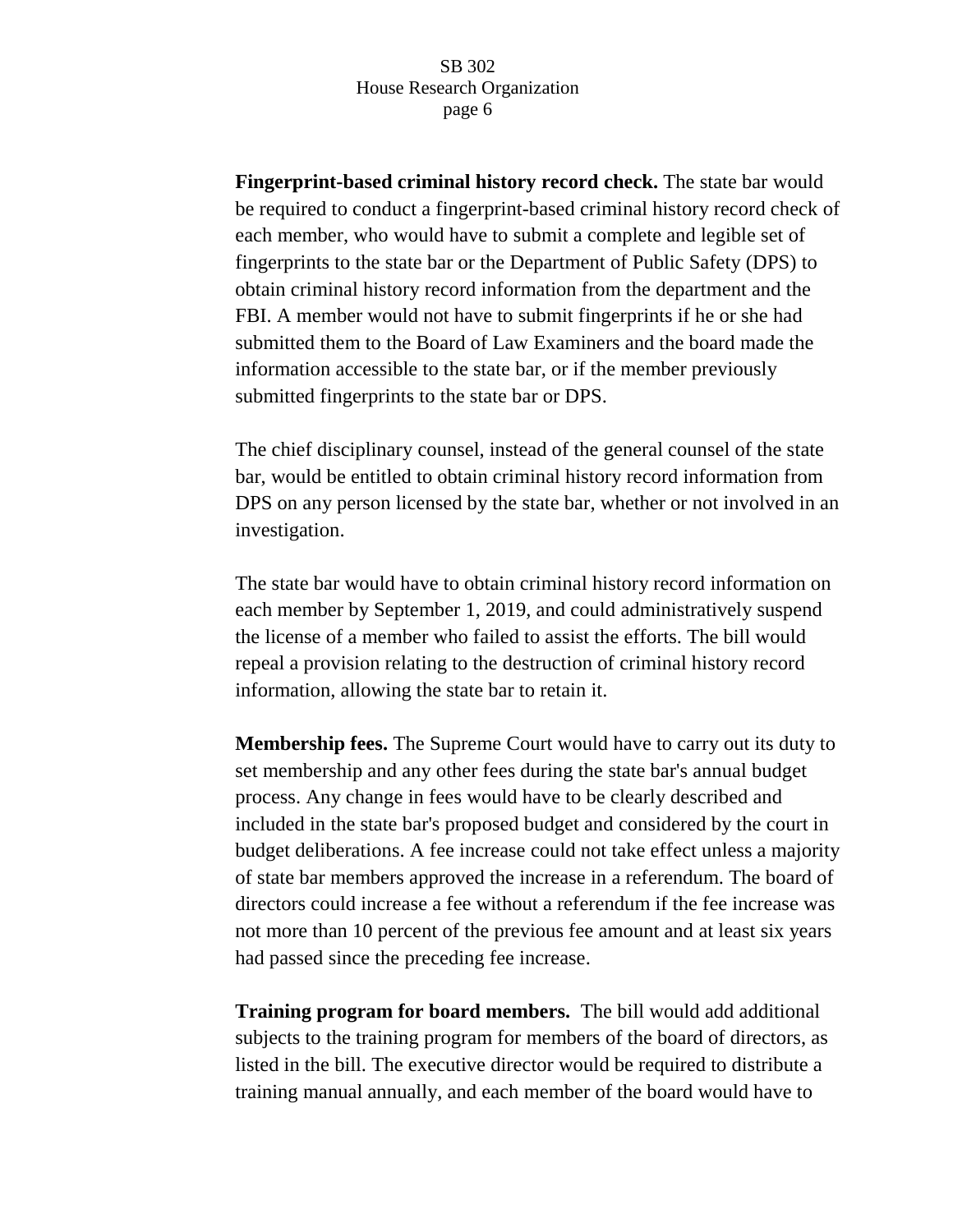sign and submit a statement acknowledging receipt of the manual.

Members of the board who completed the training program prior to the effective date of the bill would have to complete additional training on the added subjects and could not vote, deliberate, or be counted in attendance at a meeting held on or after December 1, 2017, until completed.

**Implementation.** The Supreme Court would have to adopt rules necessary to comply with the bill by March 1, 2018. The chief disciplinary counsel and the state bar would develop and propose rules as necessary to comply with the bill.

**Effective date.** The bill would take effect September 1, 2017.

**SUPPORTERS** SAY: SB 302 would continue the State Bar of Texas for 12 years, signifying that Texas has a continuing interest in regulating attorneys and promoting legal professionalism. It is important to maintain the Legislature's oversight through the Sunset review process because historically most improvements made to the attorney discipline system have resulted from Sunset recommendations. The bill would make necessary changes to processes essential to the state bar's mission to make the state more efficient and transparent, improve its rulemaking process, and strengthen its disciplinary process.

> **Committee on disciplinary rules and referenda.** State bar members are the best informed resource regarding the complexities of the law. Therefore, appointing attorneys to the Committee on Disciplinary Rules and Referenda would ensure that necessary regulatory measures were implemented to guide attorneys and protect the public.

> **Rulemaking process.** Concerns have been raised that the state bar's current rulemaking process has not permitted any meaningful updates in two decades and is ill-suited to the rapidly evolving practice of law. Further, it lacks transparency, accountability, and public participation, which impact the state bar's duty to protect the public and provide sound, ethical guidance to lawyers. The bill would improve the rulemaking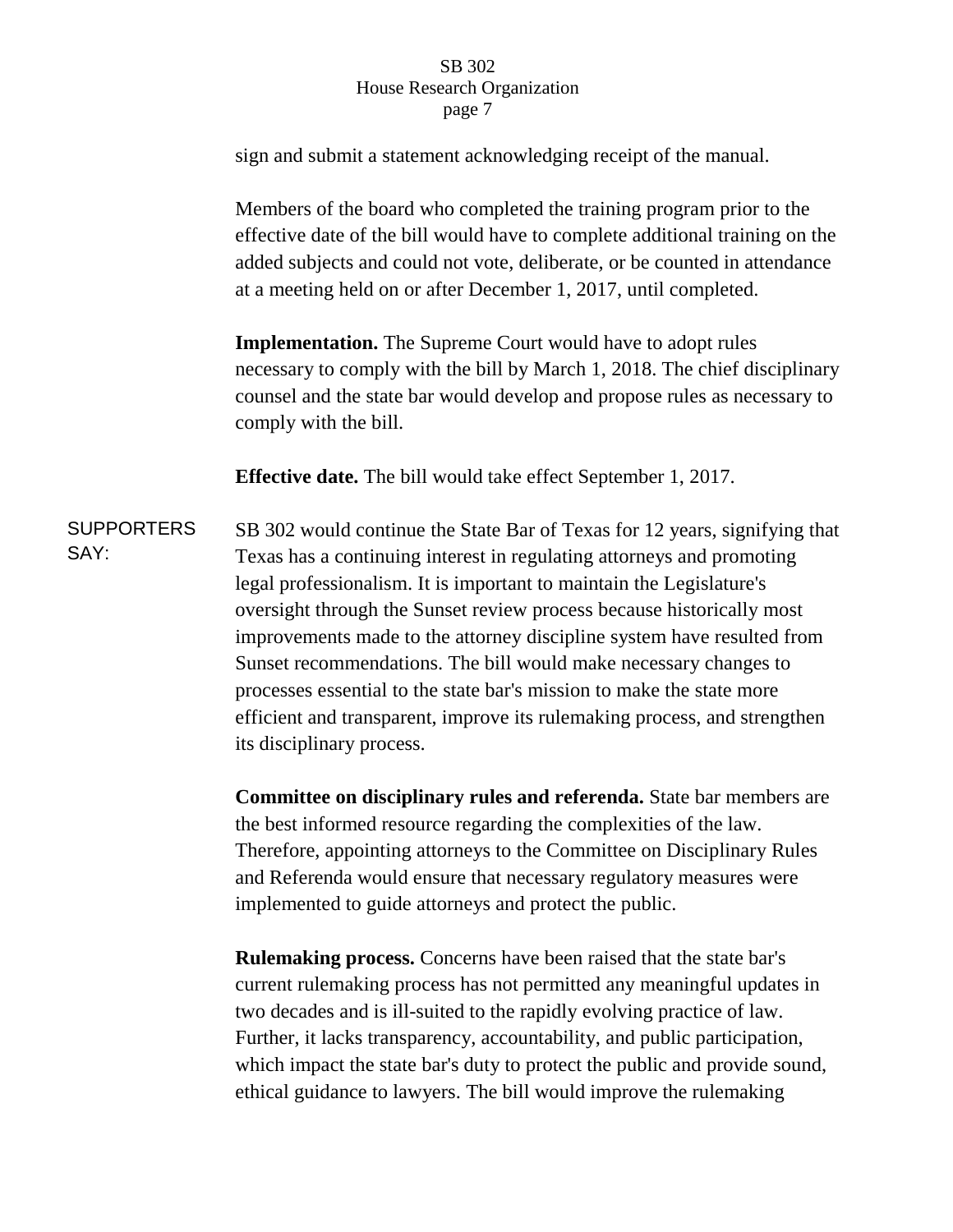process and ensure that all interested stakeholders, including the general public, had a clear role in the development of rules. The public would have avenues for participation through rule proposals, a required public comment period, and public hearings.

Although some have noted that the referendum process is inefficient, by preserving the voting right of attorneys to approve all disciplinary rule changes, the bill would maintain judicial review over rulemaking. Judicial review is seen as the model by which other occupational licensing agencies balance authority and interests.

**Attorney discipline system.** The bill would ensure that the chief disciplinary counsel had the authority necessary to conduct effective investigations and resolve cases earlier to avoid litigation when appropriate. Currently, the chief disciplinary counsel's subpoena authority is limited to the litigation phase of the disciplinary process, resulting in staff either dismissing complaints that may be valid or moving forward on complaints that may prove baseless. Aligning with the American Bar Association's nationwide best practice for attorney discipline agencies, the chief disciplinary counsel would have investigatory subpoena power, which would ensure timely access to information needed to properly investigate grievances.

**Fingerprint-based criminal history record check.** Requiring fingerprint-based criminal history record checks on all of its members would allow the state bar to more effectively monitor relevant criminal activity warranting disciplinary action. To alleviate administrative burden, the bill would implement a two-year phase-in period for current attorneys and information sharing with the Board of Law Examiners. Further, occupational licensing agencies for most other professions already continually monitor their licensees so the bill simply would align the state bar with identified best practices for occupational licensing agencies.

**OPPONENTS** SAY: **Committee on disciplinary rules and referenda.** If the purpose of the disciplinary system is to protect the public, the state bar president should not be tasked with appointing members to the Committee on Disciplinary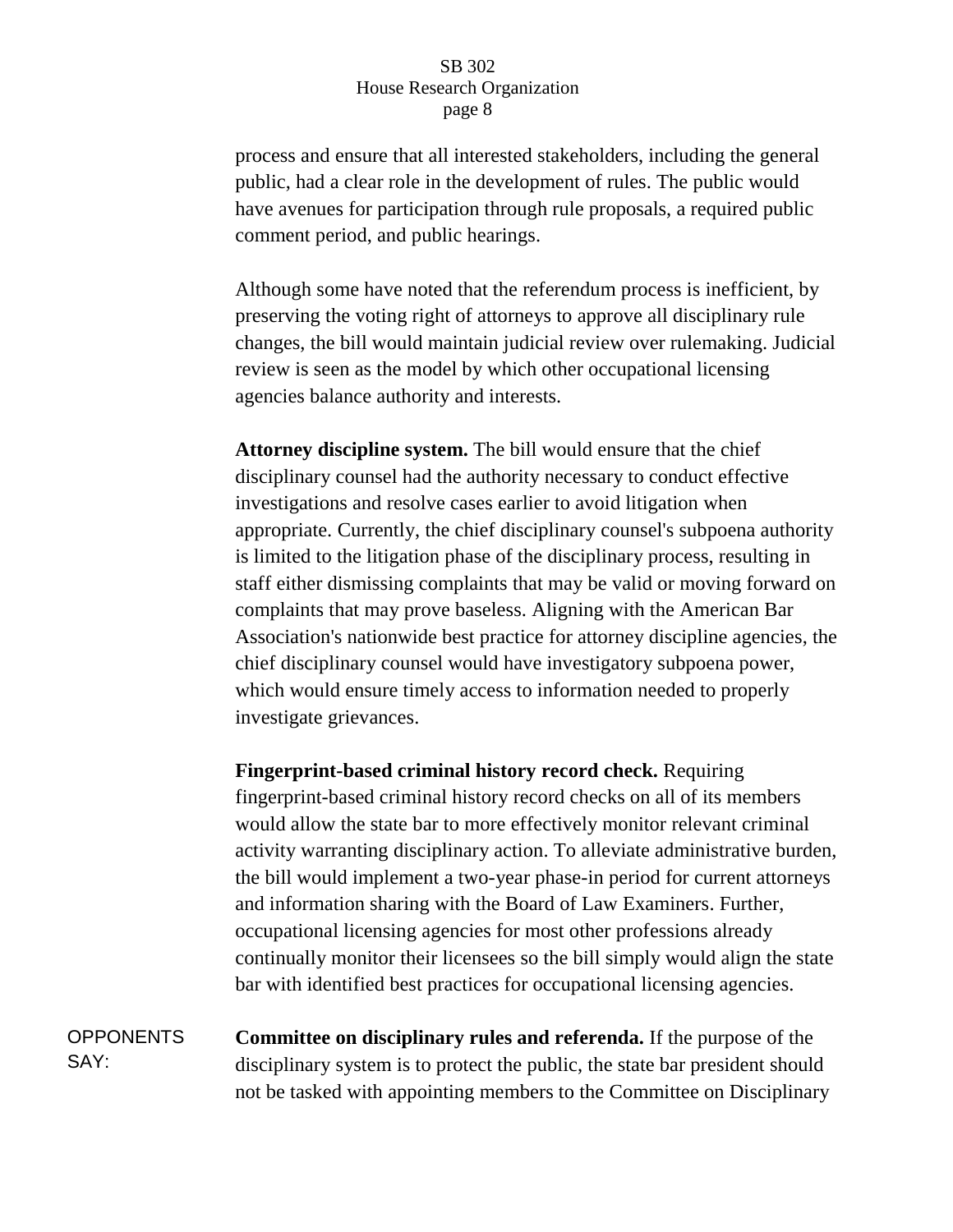Rules and Referenda created under the bill, as this would signal to the public that lawyers are self-regulating. This appointment process also could result in the placement of biased selections on the committee.

Criminal lawyers should be considered for appointment to the committee as they historically have been excluded from such discussions. Criminal lawyers have unique needs and important perspectives on many ethical issues.

**Rulemaking process.** The bill would not go far enough to fix the state bar's rulemaking process and would preserve the untenable conflict between the state bar's mission of protecting the public and self-regulation of attorneys. For interested parties of the public to initiate the process for proposing a disciplinary rule, a petition with at least 20,000 signatures would be required.

The referendum procedure for rulemaking is expensive and lethargic and should be replaced with a process overseen by the Supreme Court. The court's rulemaking process, with appropriate statutory guidance, would be more efficient and provide the public with greater confidence in the integrity of the profession's self-regulation.

In addition to publication requirements in the Texas Register and the Texas Bar Journal, the bill should include means for state bar members to receive electronic communication advising them of proposed disciplinary changes. In the current technological climate, not all members read the printed publications.

**Attorney discipline system.** The powers of the disciplinary process with regard to investigative subpoena power should not be expanded without judicial oversight.

**Fingerprint-based criminal history record check.** SB 302 would add new, onerous requirements to the state bar in the form of mandatory fingerprinting and background checks. This is unnecessary, especially because fingerprints are nearing the end of utility. However, if the state